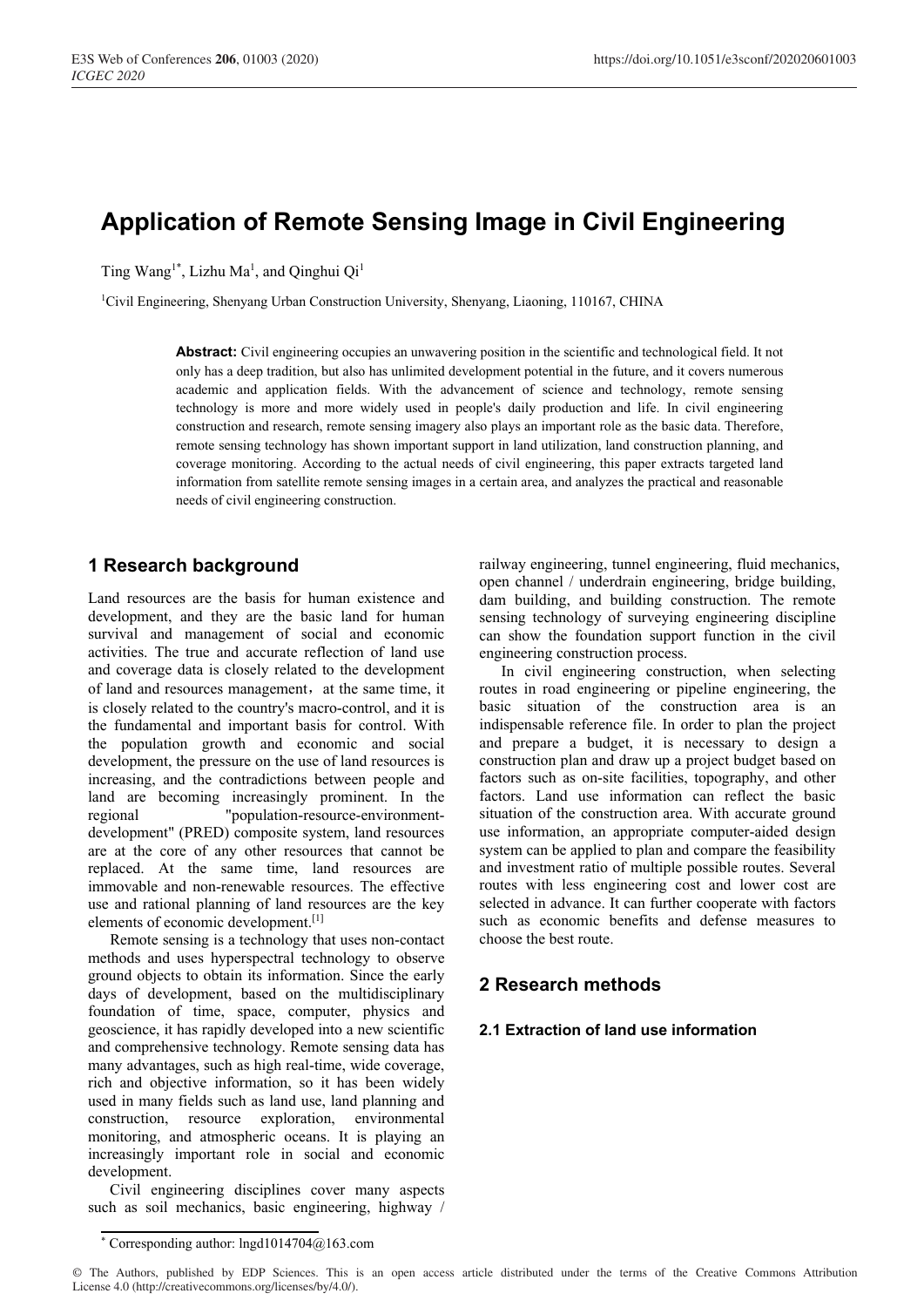

**Fig. 1.** Technical route.

### *2.1.1 Data source*

USGS is used to find image data with ideal conditions, and Landsat TM remote sensing image is used for preprocessing and classification to obtain land use information. TM data consists of 7 bands with a resolution of 30 meters. The image selection criteria is better reflection of ground objects, distinct land use effects, and higher image resolution. Ancillary data sources are vector maps of administrative boundaries in the area and so on.

### *2.1.2 Interpretation of remote sensing images*

Erdas software was used to preprocess the data in the engineering area, including geometric correction, band combination, influence stitching and cropping.

(1) Geometric correction

The geometric errors in remote sensing images are mainly reflected in the image displacement, rotation, and distortion and offset of the pixel ground relative to the actual location. In order to ensure the accuracy of remote sensing image processing and have standard geospatial coordinates when performing spatial analysis, the study of geometric correction of remote sensing images to reduce errors is mainly divided into three steps: one is to collect appropriate ground control points; the other is to perform spatial transformation of the image according to the ground control points; the third is to interpolate and resample the grayscale values of the spatially transformed image.[2]

(2) Band combination

Different bands in TM images contain different amounts of information, and the general measurement standard is determined based on the range of brightness values. In general, the information content in the midinfrared band is the most abundant, and the amount of information in the visible light band is less than that in the infrared band. Among the seven bands of TM images, the correlation between the three visible light bands TM1, TM2, TM3 and the two mid-infrared bands TM5 and TM7 is very high, that is, the repetition is high; the correlation between TM4 and other bands is very low.

According to the characteristics of each band of the image and the purpose of the study, the current status of land use is classified. In this study, the combination of the bands TM3, TM4, and TM5 is relatively ideal and easy to visually interpret.

(3) Image stitching

The remote sensing image obtained by the sensor is segmented. According to the actual situation of the project area, it is just in the adjacent multiple images. By stitching the images, a complete research area is obtained.

(4) Image cropping

Because the obtained image is beyond the scope of the study area, in order to reduce the data storage space and reduce the extra processing data time, the image is first cropped and then the image is classified and extracted.

ERDAS is used to crop the image. In this step, two processing methods are used: regular frame cropping and irregular frame cropping. The former uses the coordinates of the two endpoints of the diagonal segment to delimit the trimming range; the latter method uses the establishment of a polygon area of interest (AOI) to delimit the required study area.



**Fig. 2.** Image cropping results.

## *2.1.3 Information data extraction*

Under the same conditions (lighting, terrain, etc.), different features will show differences in spectral information and spatial information characteristics. The process of dividing all pixels in an image into multiple categories according to the presented differences is defined as image classification. According to the prior type and training samples provided before classification, it can be divided into two methods: supervised classification and unsupervised classification. Unsupervised classification does not need to have a wealth of prior knowledge. Based on the unique spectral characteristics of the pixels, it uses an iterative selforganizing data analysis (ISODATA) algorithm to classify certain pixels into different categories based on their similar characteristics; The premise is to have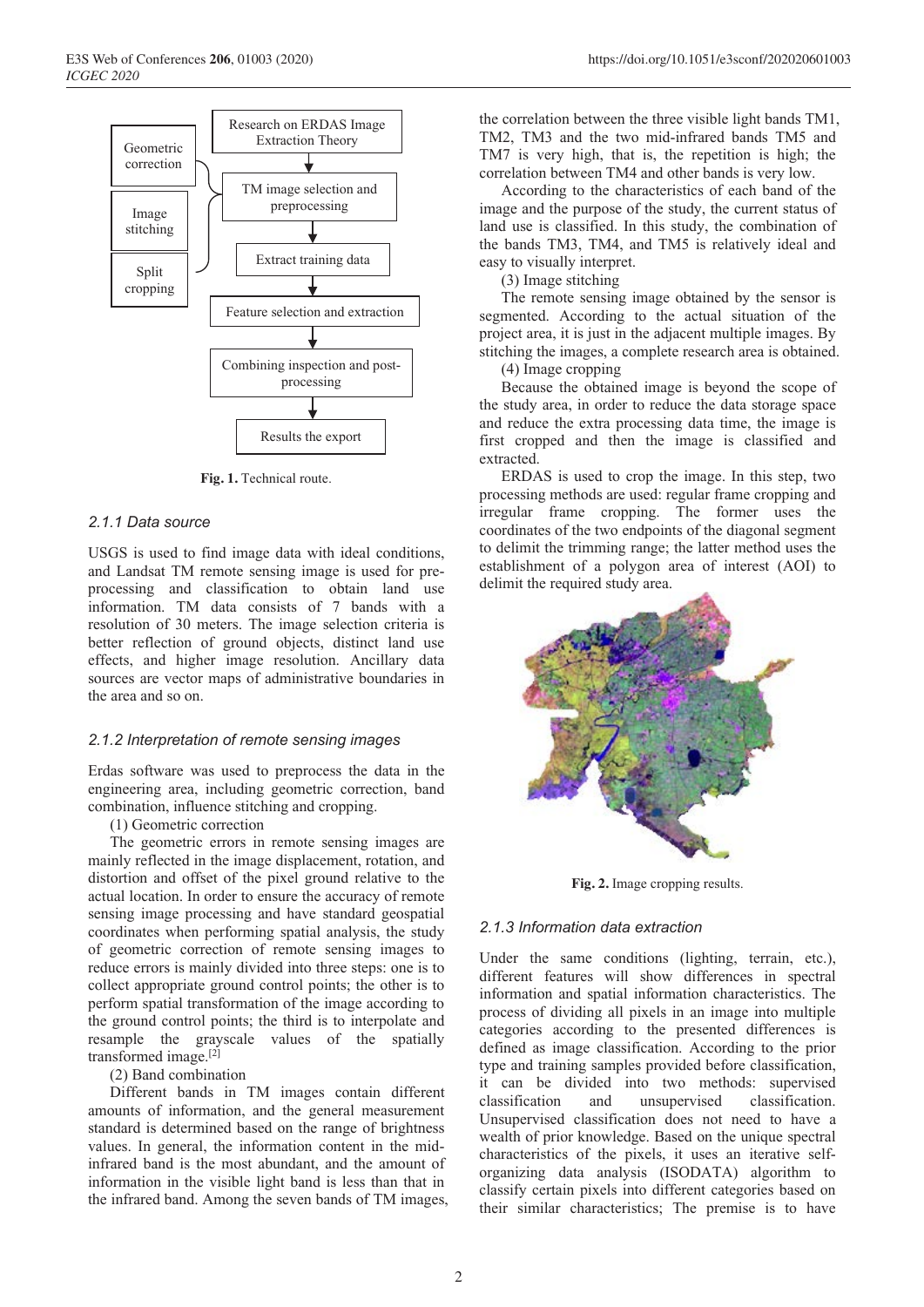certain prior knowledge of the information attributes in the image, select and formulate samples of the features to be classified from the image, establish a classification template, and realize automatic recognition on this basis.[3]

According to the relevant provisions of the national land use classification standard and the specific conditions and characteristics of the test area, the ground features in this area are divided into seven types: paddy fields, dry land, residential land, water bodies, grassland, forest land, and garden land. The method used in this study to classify remote sensing images is supervised classification. After defining the classification template and performing supervised classification, the land use map of the region is obtained, as shown in Figure 3.



**Fig. 3.** Image classification results map.

### *2.1.4 Classification accuracy*

Remote sensing image classification accuracy test is an indispensable link in remote sensing classification technology. Performing the accuracy test can determine the validity of the classification model thereby transform the classifier and improve the classification accuracy; on the other hand, the information in the classification result can be obtained correctly and effectively according to the accuracy of the classification results. The classification accuracy of remote sensing image is usually evaluated by comparing the classification map with standard data, maps or ground measured values, and expressing the classification accuracy as a percentage of correct classification. The evaluation of position accuracy is to check the classification accuracy while considering the classification category and its spatial position. The method used in this study is the confusion matrix method, which uses Kappa coefficients to evaluate the accuracy of the entire classification map, and conditional Kappa coefficients to evaluate the accuracy of a single category, and t is also the main accuracy evaluation method for remote sensing classification. If the classification image is very different from the original image, its Kappa coefficient is small.

According to the classification accuracy evaluation, the image classification in this area is Overall Classification Accuracy= 85.00%, Overall Kappa

| <b>Table 1.</b> The relation of Kappa coefficient to classification |  |
|---------------------------------------------------------------------|--|
| accuracy.                                                           |  |

| Kappa coefficient | Classification quality |  |
|-------------------|------------------------|--|
| < 0.00            | Bad                    |  |
| $0.00 - 0.20$     | Poor                   |  |
| $0.20 - 0.40$     | Ordinary               |  |
| $0.40 - 0.60$     | Good                   |  |
| $0.60 - 0.80$     | Perfect                |  |
| $0.80 - 1.00$     | Excellent              |  |

#### *2.1.5 Statistics on land use status*

Statistics on the status of land use types are used as the basis for civil engineering construction, and Landsat TM in this area is the main source of information. The results of the current status of land use in this area are obtained through remote sensing interpretation. Then, through the form summary function of ArcGIS , Statistics of current land use types are obtained.

The statistical data of the current status of land use in this area is a quantitative representation of various types of land use. The statistical data is based on the remote sensing interpretation results of the current status of the land use in this area and is summarized in the form of the GRID-CODE field in ArcGIS. Table 2 shows the statistical results of the current land use data in this area.

|                      | Land class                            | statistical ma<br>gnitude |  |
|----------------------|---------------------------------------|---------------------------|--|
| Plowland             | paddy field                           | $111099$ hm <sup>2</sup>  |  |
|                      | Dry land                              |                           |  |
| Construction<br>land | Land for residence,<br>commerce, etc. | 535.00 $km^2$             |  |
|                      | River system                          |                           |  |
| Water area           | Coastal mud flats                     | $765.87$ km <sup>2</sup>  |  |
|                      | Inland tidal flats                    |                           |  |

**Table 2.** Data statistical results of present land use.

## **2.2 Application of civil engineering projects**

Land use results from targeted remote sensing image interpretation can meet the needs of different engineering construction projects.

Remote sensing technology provides a new method for engineering surveys. Its macroscopicity, intuitiveness, and comprehensiveness cannot be achieved by any other ground survey. Its functions can be summarized as follows:

(1) Make up for the lack of regional land information. Utilizing the land type data in the area to update the problems about aging data, lack of geomorphological content of the survey area, and incomplete data, the implementation of remote sensing surveys, especially remote sensing surveys in the preliminary work, and it can make up for the shortcomings in this area.

(2) Effectively identify major geomorphological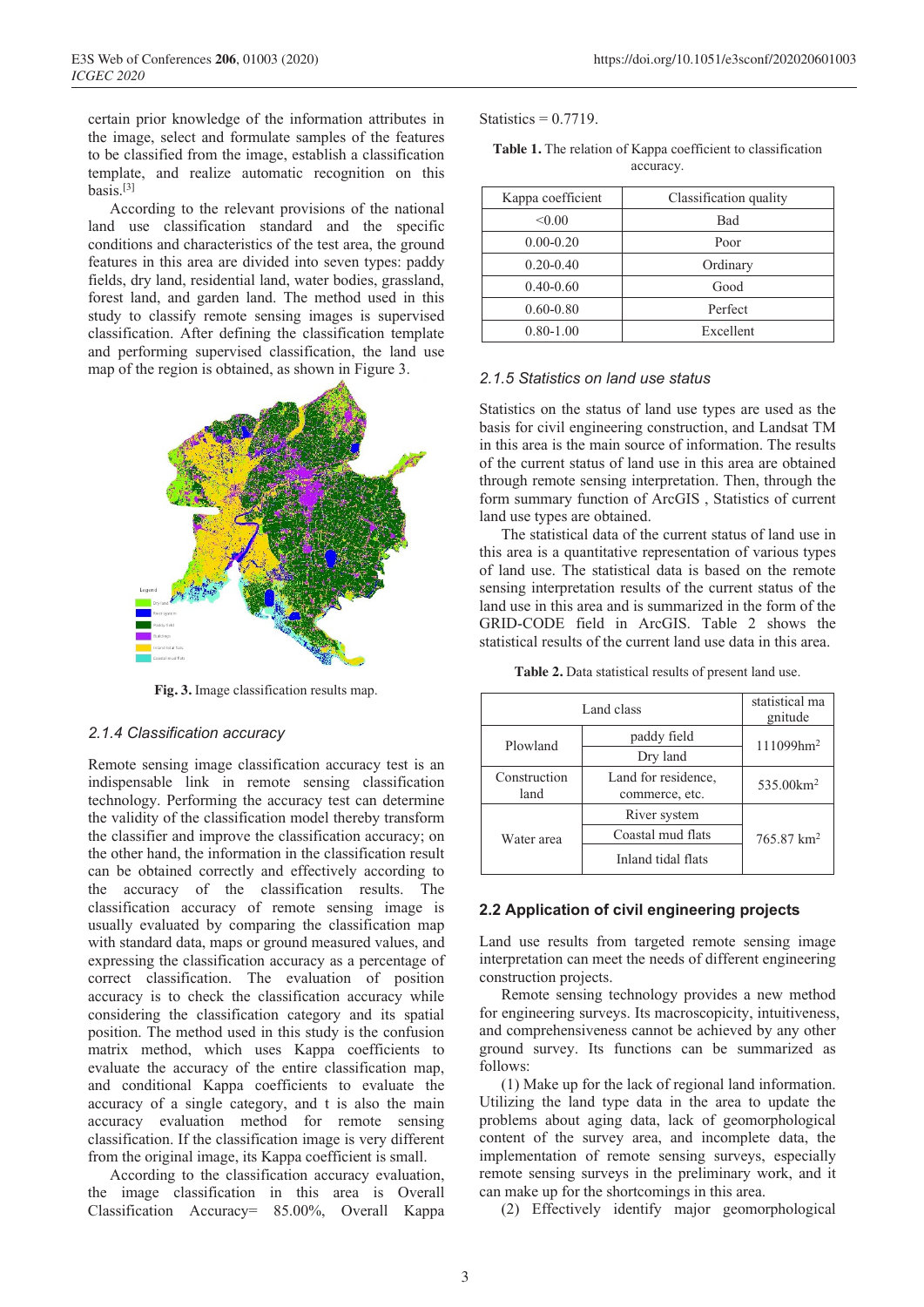issues and stabilize engineering solutions. Combined with the actual economic and human development of the area, reasonable planning of the development route, scale, location, etc. of the corresponding construction projects. Through remote sensing image information extraction, it can provide basic information for project site selection, and a more comprehensive land use can be obtained in a larger area Information, you can find the major engineering geomorphology and land types of the survey area from a macro perspective, as well as the major engineering planning problems of major projects (such as long bridges, tunnels, interchanges, etc.), and provide a more reliable basis and comparison for program selection Choose opinions.

(3) Due to the irreversibility of project construction and its irreversible impact on the environment, a thorough understanding of environmental factors, attention to the surrounding conditions of the project, and respect for its laws are the most fundamental principles of site selection.

1) The principle of avoidance

Wherever the agency operates, it will objectively generate economic input, in order to avoid disputes, ensure stability, maximize benefits in economic development, agency needs to combine local economic development according to actual land use types, pay attention to people 's livelihood, and where conditions allow, avoiding sensitive areas is the most economical and safest method.

2) Feasibility principle

For example, highways are susceptible to terrain conditions. Therefore, when selecting a route, we should first find out the basic factors such as the type, shape, scale, and potential impact of the land that the route crosses. Try to choose favorable terrain to ensure that the scheme is feasible under the existing technical and economic conditions. The feasibility principle is the basic guarantee for the successful completion of the entire construction project.

3) Security Principles

With the humanistic design concept deeply rooted in the hearts of the people, departments at all levels have clearly required that project construction must reflect the "people-oriented" humanistic spirit. Ensuring the safety of people's lives and property at all stages of the project is one of the factors that must be considered in engineering design. The safety mentioned here has two meanings: one is the safety during the construction stage, and the other is the safety during the later operation stage.

4) Economic principles

Regional construction investment is huge. At the current stage of the development level of the national economy, cost reduction and investment savings are the basic guarantee to ensure the smooth implementation of the project, and an important factor to be paid attention to in the process of construction. Therefore, for the purpose of achieving operational benefit maximization, saving investment and low maintenance costs, we must implement the economical geological site selection.

5) Principles of sustainable development

Many factors should be considered in large-scale civil engineering projects. In the overall design,

consideration should be given to the first-time design, supporting measures to facilitate the connection with the second-phase project, and advocating the integration of the overall planning, which considers the implementation of the first phase, and reserves space for the secondphase project to ensure the effective implementation of the first- and second-phase projects and the overall function.

# **3 Conclusion**

In the early stages of civil engineering and the stage of project development, regional data are emphasized. In the process of collecting topographical and geomorphological data, if traditional methods are used, it is not only inefficient, but also requires a lot of manpower and financial resources. The long measurement time can easily cause extension of project construction period. Through the application of remote sensing technology, various raw data can be accurately, quickly and efficiently collected. While ensuring the quality and efficiency of engineering surveys, it can also provide scientific information and data for engineering construction, laying a good foundation for the smooth development of engineering construction work. [4]

When remote sensing technology is applied to detect the geometry and radiation characteristics of surface objects, the characteristics related to civil engineering applications are:

(1) Do not touch the target. For areas not in direct contact, telemetry is the only method remaining. Another example is that in the material load deformation test, it is not suitable to make additional contact with the test object and introduce unknown external forces, or because of security considerations, close-up photography can accurately measure the amount of detailed deformation beyond a few meters.

(2) Obtain a complete two-dimensional image record in a limited period of time. When necessary, it is easy to re-test or even re-test on the image.

(3) Digital telemetry images to facilitate computer data processing. The three-dimensional overlay image can be used to derive the three-dimensional digital model. The number of to-be-fixed points can be increased arbitrarily, so that the model can approach the real object without limit.

(4) If you want to improve the accuracy of telemetry, you can shorten the distance between the camera and the object. But because the image scale becomes larger, the area covered by the image is relatively reduced.

(5) According to multi-band remote sensing information, the classification of features can be automated. Remote sensing technology is obtained from images, and then processed to obtain valuable information. The extracted information can be used to its maximum value through image interpretation and the effective use and interpretation of relevant professionals. As an auxiliary technology in the field of civil engineering, remote sensing technology is applied from a professional perspective and combined in multiple fields to achieve common development.